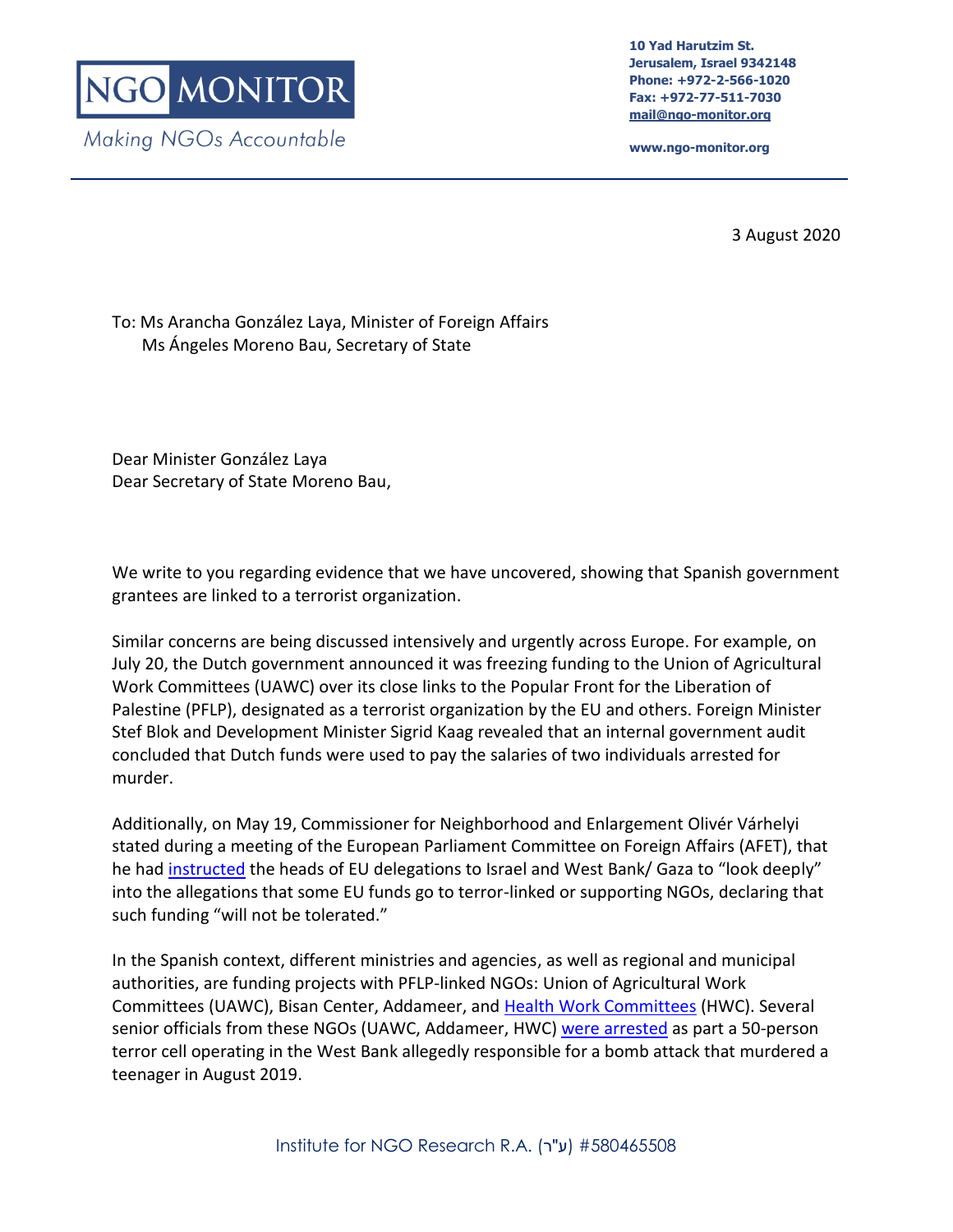**www.ngo-monitor.org**

- **Ubai Aboudi:** Bisan's Executive Director since [April 2019.](https://www.linkedin.com/in/ubai-al-aboudi-a2b2b59b/) He was [arrested](https://bisan.org/bisan-center-for-research-and-development-denounces-the-arrest-of-its-director-ubai-aboudi/) by Israeli authorities on November 13, 2019. In an indictment of another recently indicted PFLP leader, Aboudi is referred to a PFLP member who was told to recruit additional members to the cell. In June 2020, Aboudi was [sentenced](https://samidoun.net/2020/06/israeli-military-court-sentences-palestinian-american-researcher-ubai-aboudi-in-new-injustice/?fbclid=IwAR3r9URIXTsbsjgBTB8UKD9jk-_QYaX8MHBNRuBDXbhzpqlvV05htNFKZs0) to 12-months in prison.
- **Itiraf Hajaj (Rimawi)** served as Bisan's previous Executive Director (from [2014](http://www.addameer.org/prisoner/eteraf-bajes-rimawi-2) at least). He was [arrested](http://english.wafa.ps/page.aspx?id=pbD98Fa113546036406apbD98F&__cf_chl_jschl_tk__=f134d7531ce91fa8f3ebbd5ae449e0d1a24f3743-1577096785-0-AVs8a6Un3nJgn9qEn6m5SZA5zNXS9BXXws8sNSHlvZQ48glx1TfJgCvqjw5O4R4EvTNFak0J63UzAD25RXGzUU5ld20p0H-j25_M-I7lLQlbmCBOgFafIvAB9DBPGT5YaVRLa-x8XDfeTvv2wFbAwhihEaP66np7hJDAxksbua9EQsX40MFqEPNqzMFtlTrGELYlbwV8OTXeN3xnYqLFlh7Q-b6iCGA9yWRLc_D3on1Xh4OqGqU6ukcyOdPOGoKA_NZDZ8udMojwXYRlv20C4zuFcNJPs9JC-zIQk_5RgyI_zF2npT_g1sCiNQEyCAJ8lw) in September 2019. The Israel Security Agency refers to Rimawi as being [responsible for PFLP clandestine operations.](https://www.google.com/url?q=https://www.shabak.gov.il/publications/Pages/%25D7%2597%25D7%25A9%25D7%2599%25D7%25A4%25D7%25AA-%25D7%25AA%25D7%25A9%25D7%25AA%25D7%2599%25D7%25AA-%25D7%2598%25D7%25A8%25D7%2595%25D7%25A8-%25D7%25A0%25D7%25A8%25D7%2597%25D7%2591%25D7%25AA-%25D7%25A9%25D7%259C-%25D7%2594%25D7%2597%25D7%2596%25D7%2599%25D7%25AA-%25D7%2594%25D7%25A2%25D7%259E%25D7%259E%25D7%2599%25D7%25AA-%25D7%25A9%25D7%25A4%25D7%25A2%25D7%259C%25D7%2594-%25D7%2591%25D7%2590%25D7%2599%25D7%2595%25D7%25A9-.aspx&sa=D&source=hangouts&ust=1576853904261000&usg=AFQjCNF3va1QYccM2ZbZ2rmKYcQcxPlkdg)
- **Walid Hanatsheh (Abu Ras)**: [Health Work Committees](https://www.ngo-monitor.org/reports/health-work-committees-ties-to-the-pflp-terror-group/) (HWC)'s [finance](http://www.hwc-pal.org/page.php?id=KSjeZhmmhpa277692AGefB0DvnkU&fbclid=IwAR0trZvqCqEzuvfrefLApfjf3aaiW3ivPJHNDSpgx94YqD5Omxntv4Low3k) and administration manager. Hanatsheh is on trial for allegedly being the leader of PFLP "[military](https://www.shabak.gov.il/publications/Pages/%D7%97%D7%A9%D7%99%D7%A4%D7%AA-%D7%AA%D7%A9%D7%AA%D7%99%D7%AA-%D7%98%D7%A8%D7%95%D7%A8-%D7%A0%D7%A8%D7%97%D7%91%D7%AA-%D7%A9%D7%9C-%D7%94%D7%97%D7%96%D7%99%D7%AA-%D7%94%D7%A2%D7%9E%D7%9E%D7%99%D7%AA-%D7%A9%D7%A4%D7%A2%D7%9C%D7%94-%D7%91%D7%90%D7%99%D7%95%D7%A9-.aspx)" operations and commanding the cell that carried out the August 2019 bombing attack. According to the indictment, Hanatsheh [bankrolled the August](https://www.mako.co.il/news-military/2019_q4/Article-dff558c3b681f61026.htm?Partner=searchResults)  [bombing.](https://www.mako.co.il/news-military/2019_q4/Article-dff558c3b681f61026.htm?Partner=searchResults)
- **Samer Arbid**, UAWC [accountant](https://www.alaraby.co.uk/society/2019/10/3/%D9%85%D8%B3%D9%8A%D8%B1%D8%A9-%D8%A8%D8%B4%D9%88%D8%A7%D8%B1%D8%B9-%D8%B1%D8%A7%D9%85-%D8%A7%D9%84%D9%84%D9%87-%D9%84%D9%84%D9%85%D8%B7%D8%A7%D9%84%D8%A8%D8%A9-%D8%A8%D8%A5%D9%86%D9%82%D8%A7%D8%B0-%D8%A7%D9%84%D8%A3%D8%B3%D9%8A%D8%B1-%D8%B3%D8%A7%D9%85%D8%B1-%D8%A7%D9%84%D8%B9%D8%B1%D8%A8%D9%8A%D8%AF) and previously UAWC "[financial officer](https://web.archive.org/web/20180828231233/http:/uawc-pal.org/Files/3a6e8918-0e80-4922-a607-7a83c05e31e3.pdf.pdf)" (formerly Addameer's [accountant\)](https://web.archive.org/web/20180917191446/http:/www.addameer.org/ar/content/%D8%B7%D8%A7%D9%82%D9%85%D9%86%D8%A7). Arbid is on trial for commanding the PFLP terror cell that [carried out the bombing.](https://www.timesofisrael.com/west-bank-terror-bombing-suspect-in-critical-condition-after-interrogation/) According to the indictment (on file), Arbid prepared and detonated the explosive device.
- **Abdel Razeq Farraj,** UAWC "[Finance and Administration Director](https://www.amnesty.org/download/Documents/MDE1589462018ENGLISH.pdf)." According to his indictment (on file), Razeq Farraj held a senior PFLP post and authorized the August 2019 bombing. He is currently standing trial.
- **Khalida Jarrar**: Addameer's [vice-chairperson](https://web.archive.org/web/20170114234823/http:/www.addameer.org/about/board-general-assembly) until 2017, Jarrar was arrested in October 2019 on suspicions of "[involvement in terror activity](https://www.timesofisrael.com/israeli-forces-re-arrest-senior-pflp-member-in-ramallah/)." On December 18, 2019, it was revealed that Jarrar had "**emerged as** [the head of the PFLP in the West Bank](https://www.jpost.com/Israel-News/Shin-Bet-arrests-50-PFLP-terrorists-thwart-upcoming-attack-611289) **and responsible for all the organization's activities**" (emphasis added). According to the indictment (on file), she headed the PFLP operations in the West Bank since June 2016.

Spanish funding to these NGOs includes:

## **1) Health Work Committees**

- Funding from SODePAZ via City Councils of Toledo [€17,500](https://onedrive.live.com/?authkey=%21AJ0u2wb3zrW26hY&cid=EF229062EAB7829E&id=EF229062EAB7829E%213529&parId=EF229062EAB7829E%213525&o=OneUp) and Donostia [€11,630](https://onedrive.live.com/?authkey=%21AJ0u2wb3zrW26hY&cid=EF229062EAB7829E&id=EF229062EAB7829E%213529&parId=EF229062EAB7829E%213525&o=OneUp) (2018)
	- 2) **Addameer**
- Basque Agency for Development Cooperation (AVCD) provided [€180,000](http://euskalankidetza.hegoa.ehu.eus/es/projects/3583) (2017-2019)
	- **3) Union of Agricultural Work Committees**